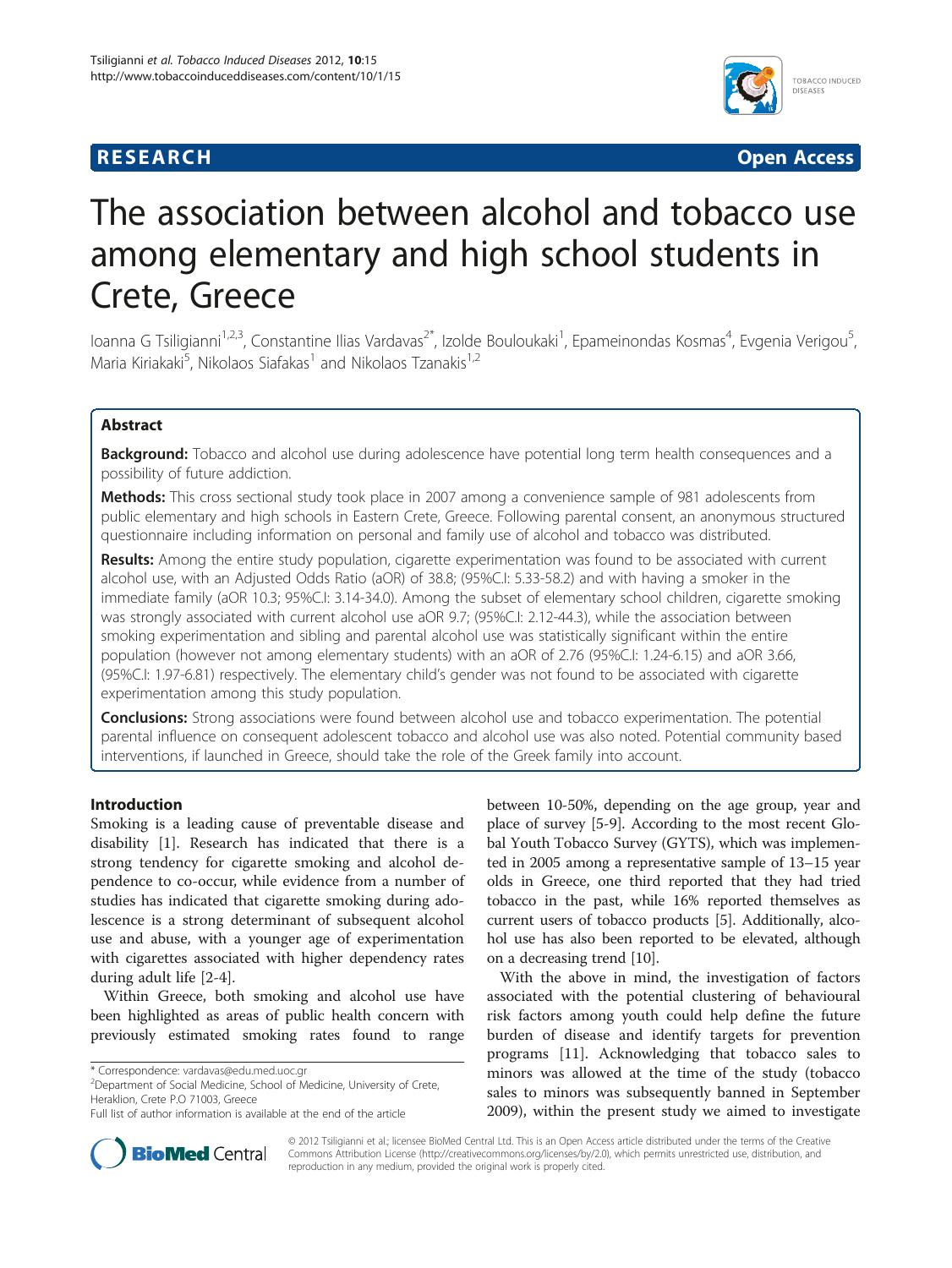the relationship between cigarette experimentation and alcohol use among elementary and high school students in Eastern Crete, Greece.

# Methods

This cross sectional study took place during 2007, within the 5 major towns (Agios Nikolaos, Siteia, Ierapetra, Neapolis and Tzermiado) of the prefecture of Lassithi in Eastern Crete, Greece. A convenience sample of 981 adolescents participated in the study, 52.5% of which were female  $(n = 515)$ . The majority of the participants were currently enrolled in elementary school (59.7%, n = 586) aged 9.4 ± 0.8 years; while 27.6% (n = 270), aged  $12.7 \pm 1.3$  years; and 12.1% (n = 119), aged 16.1  $\pm$  0.7 were enrolled in junior and senior high schools respectively. Ethics approval was provided by the Medical Ethics Committee of the University Hospital of Heraklion.

Following informed written parental consent, the participating school children were handed an anonymous structured questionnaire that covered the youth's current tobacco and alcohol use, while demographic, and family related characteristics were also noted. Smoking experimentation was defined as "Have you ever experimented with cigarette smoking, even for a few puffs?", while current smoking status was asked by using the question "Over the past month, have you smoked one or more cigarettes?" Similarly, regarding alcohol use, current alcohol use was defined as consuming any alcohol over the past month, while the age of first alcohol use was also noted. Similarly parental and sibling alcohol use was assessed through the question "Have you seen your parents/siblings drink alcohol over the past month?", while excessive drinking was assessed through the question "How many times in the past have you had so much to drink that you felt ill?". Although 981 questionnaires were returned for analyses, complete data was available for 977, which was our final study sample. In total, 462 boys (47.1%) and 515 girls provided completed questionnaires. The overall response rate was 97%.

All p-values are based on two-sided tests and a significance level lower than 0.05 was defined as significant. Continuous variables are presented as mean ± standard deviation, while qualitative variables were depicted with the use of frequencies. Chi-squared  $(\chi^2)$  tests were used for detecting differences between study groups in regards to their personal characteristics. Logistic regression analyses were also performed so as to assess the relationship between tobacco and alcohol use, during which two distinct analyses were performed, one for elementary school children and one for the entire study population. The statistical analysis was performed with the statistical package SPSS 19.0. (Statistical Package for Social Sciences, SPSS, Inc, Illinois, USA).

## Results

Cigarette experimentation was estimated at 8.2% ( $n = 48$ ) among elementary school students, 25.2% (n = 30) among junior high school students and 42.5% (114) among senior high school students, with the current prevalence of smoking among our study population estimated at 3.8%, 17.6% and 18.9% respectively. Furthermore 27% of the study population had consumed alcohol in the past month, with 5% of elementary school children under the age of 10 already experimented with tobacco and 15% already experimented with alcohol. The characteristics of tobacco and alcohol use among our study sample, is depicted in Table [1.](#page-2-0)

Within Table [2,](#page-3-0) we assessed the association between alcohol and tobacco use among both elementary and high school students. Notably, according to the bivariate analyses, current smokers were more likely to have a smoker in the immediate family, or parents/siblings that use alcohol ( $p < 0.001$ ).

Within the regression analysis of Table [3](#page-3-0), smoking experimentation among elementary school students was strongly associated with current alcohol use (OR 9.7, 95%C.I: 2.12-44.3), while the association between smoking experimentation and parental alcohol use was borderline non-statistically significant (OR 3.03, 95%C.I: 0.99-9.23) for elementary students, and statistically significant for high school students (OR 3.66, 95%C.I: 1.97-6.81). The elementary school students' gender and sibling alcohol use were not found to be associated with cigarette experimentation, while among high school students, only the later was statistically significant (OR 2.76; 95%C.I: 1.24-6.15). Finally, among the entire study population, cigarette experimentation was found to be associated with current alcohol use (OR 38.8, 95%C.I: 5.33-58.2) and with having a smoker in the immediate family (OR 10.3; 95%C.I: 3.14-34.0).

# **Discussion**

# Main finding of this study

Our results indicated a strong association between cigarette experimentation and alcohol use among elementary and high school students in Crete, Greece in 2007. Moreover, sibling and parental alcohol use, as also having a smoker in the immediate family was independently associated with tobacco experimentation among high school students, thus stressing the important role of the Greek family in influencing substance use.

Indeed, it is common knowledge that parental substance use may modify adolescence substance use [\[12,13](#page-4-0)]. Parental smoking has been identified not only as a predictive factor of transitions from never smoking to trying smoking but also from monthly smoking to daily smoking [[14](#page-4-0)-[16\]](#page-4-0). School students in our study who had a smoker in the immediate family were more likely to have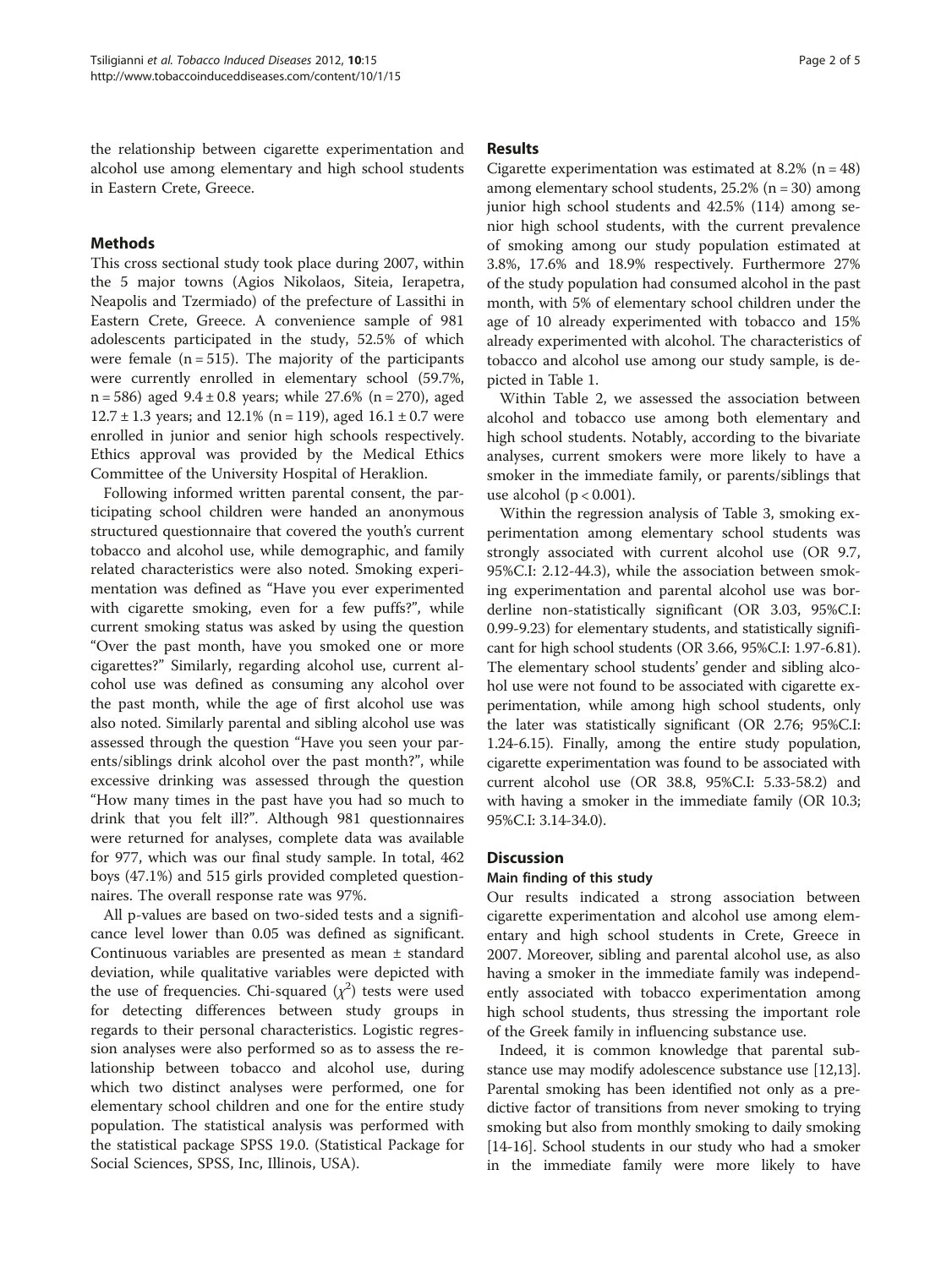<span id="page-2-0"></span>Table 1 Characteristics of tobacco and alcohol use among elementary and high school students in Crete, Greece in 2007

| Characteristics of tobacco and alcohol use                                    | Total <sup>1</sup> n $\left(\% \right)$ |
|-------------------------------------------------------------------------------|-----------------------------------------|
| Have you ever experimented with cigarettes, even one or more<br>puffs?        |                                         |
| Νo                                                                            | 770 (80.0)                              |
| Yes                                                                           | 193 (20.0)                              |
| Do you currently smoke cigarettes?                                            |                                         |
| Non smoker                                                                    | 886 (90.3)                              |
| Smoker                                                                        | 95 (9.7)                                |
| Age at first tobacco experimentation (current smokers only)                   |                                         |
| $<$ 10                                                                        | 43 (22.4)                               |
| $10 - 12$                                                                     | 60 (31.2)                               |
| $+12$                                                                         | 89 (46.4)                               |
| Family smoking status?                                                        |                                         |
| No smokers in the immediate family                                            | 279 (29.4)                              |
| Maternal smoking                                                              | 91 (9.6)                                |
| Paternal smoking                                                              | 298 (31.4)                              |
| Dual parental smoking                                                         | 179 (18.9)                              |
| Sibling smoking                                                               | 24 (2.5)                                |
| All members of family are smokers                                             | 78 (8.2)                                |
| Have you had a glass of alcohol over the past month?                          |                                         |
| No                                                                            | 710 (72.4)                              |
| Yes                                                                           | 271 (27.6)                              |
| Have you seen your parents drink alcohol over the past month?                 |                                         |
| Nο                                                                            | 828 (87.6)                              |
| Yes                                                                           | 117 (12.4)                              |
| Have you seen your brother/sister drink alcohol over the past<br>month?       |                                         |
| No                                                                            | 873 (94.5)                              |
| Yes                                                                           | 47 (5.5)                                |
| How many times in the past have you had so much to drink that<br>you felt ill |                                         |
| Never                                                                         | 408 (69.7)                              |
| $1 - 2$                                                                       | 143 (24.4)                              |
| $3+$                                                                          | 37 (6.3)                                |
| 1 <sub>0</sub>                                                                |                                         |

Percentages are based on the number of respondents to each answer.

experimented with cigarettes than peers without a smoker in the immediate family. Rachiotis et al. also reported that Greek adolescents that have both parents current smokers were twice more likely to be current smokers themselves in comparison to adolescents with non-smoking parents [[17](#page-4-0)]. While Arvanitidou et al., in 2007 also had reported that Greek youth that were smokers were also more likely to be current alcohol drinkers too [\[10\]](#page-4-0).

The finding that the elementary child's gender was not found to be associated with cigarette experimentation is in accordance with the Greek 2005 GYTS results, and

with other studies that indicate no differentiation by gender [\[6,7](#page-4-0)] Smoking prevalence among junior high school students in Greece was estimated in 2005 GYTS at 16.2%, very close to the 17.6% assessed through our study in 2007. Both our study, and the 2005 GYTS data are in contrast with older studies among high-school students conducted in Greece where the smoking rates were found to be higher in males [\[6](#page-4-0)-[10\]](#page-4-0), indicating a possible change in the paradigm of tobacco use among youth.

Previous research in Greece has identified similar factors to be associated with current smoking such as having a brother or sister that smokes or having more than three friends who actively smoke [[18\]](#page-4-0). Cross sectional research performed within a number of Balkan states and the UK also indicated that substance use by peers and siblings is generally a strong correlate of substance use by adolescents, similar to our findings where alcohol and tobacco use by siblings were determinants of alcohol and tobacco use by the adolescents [\[8](#page-4-0)]. While tobacco and alcohol use are associated, they might not act on their own, as other factors may also influence substance abuse, with adolescents who report physical or sexual abuse, violence within the family, stressful life events, or moderate to high depressive symptoms more likely to report regular smoking and regular drinking [\[19](#page-4-0)].

Our results, based on 2007 data, indicated that 5% of elementary school students under the age of 10 had already experimented with tobacco and 15% had already experimented with alcohol, which is a cause of concern. So as to combat these habits one of the main approaches for the management of tobacco and alcohol use is a 'riskfocused approach' [[20](#page-4-0)]. This approach attempts to eliminate risk factors and in the same time increase the effect of potential protective factors. In that direction, familial attitudes are considered extremely important, as parental modeling is a factor that should be utilized in order to inhibit tobacco and alcohol use during adolescence [\[21\]](#page-4-0).

#### Limitations of this study

While the sample size did allow us to investigate the interrelations between tobacco use and alcohol consumption among elementary and high school students, some analyses are represented with wide confidence intervals, due to the fact that some responses per cell were small. Furthermore, the cross-sectional design of the study and the convenience sample used may not allow for generalizability or the indication of a causal association. As the study was based on a questionnaire a possible recall bias cannot be excluded. These study results could be prone to respondent bias, by which adolescents that smoke or consume a large alcohol in large amount may have opted not to participate in the survey or misreported their consumption. Other known risk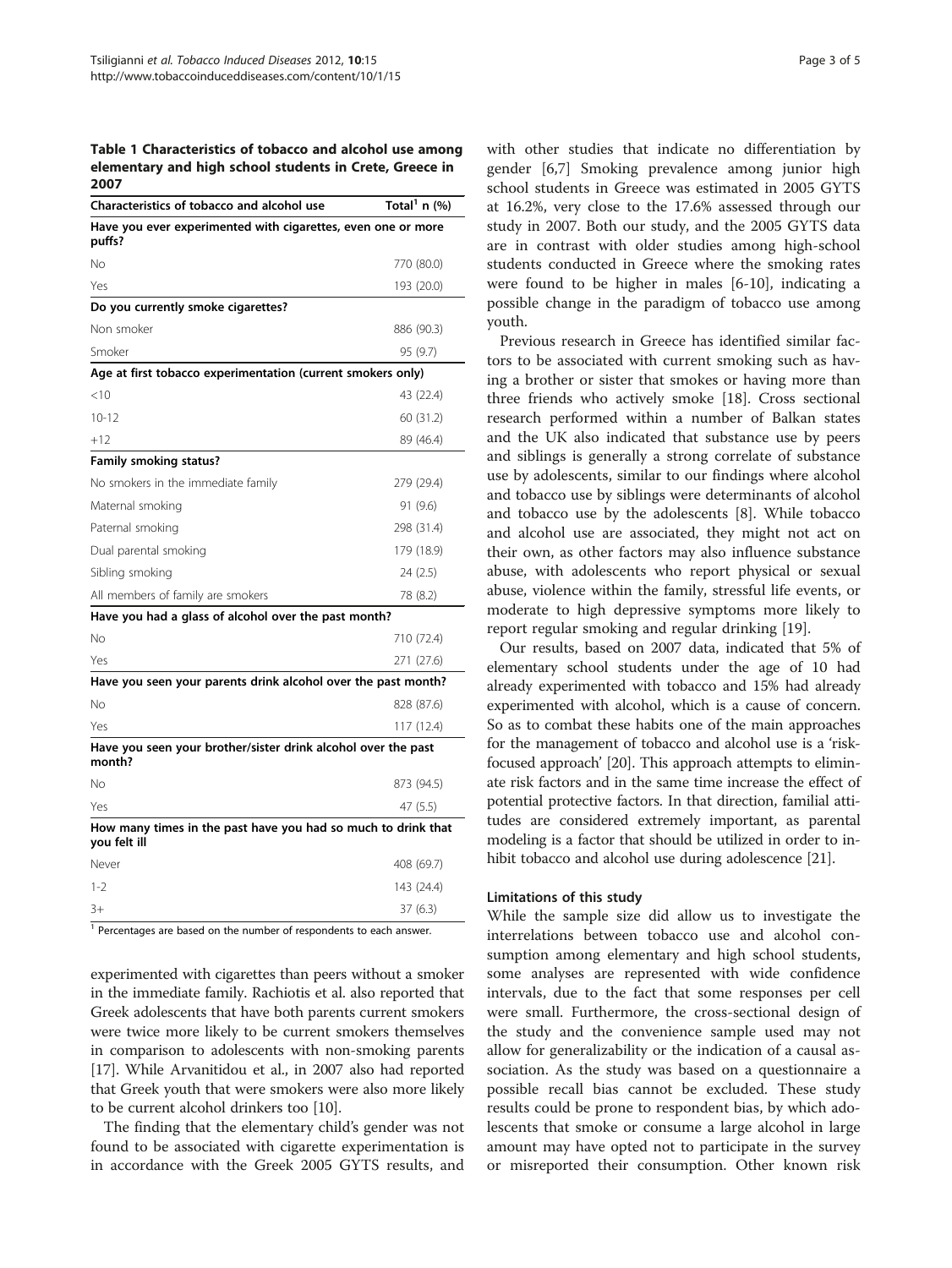|                                                 | Alcohol<br>consumers<br>$(n=271)$<br>$(n = 710)$ | Non-alcohol<br>consumers | p- value | Current<br>smokers<br>$(n = 95)$ | Current<br>non-smokers<br>$(n = 886)$ | p-value | <b>Current smokers</b><br>& alcohol<br>consumers | Current<br>non-smokers<br>& non-alcohol<br>consumers | p-value |       |  |            |             |  |
|-------------------------------------------------|--------------------------------------------------|--------------------------|----------|----------------------------------|---------------------------------------|---------|--------------------------------------------------|------------------------------------------------------|---------|-------|--|------------|-------------|--|
|                                                 | n(%)                                             | n(%)                     |          |                                  |                                       |         |                                                  |                                                      | n (%)   | n (%) |  | $(n = 60)$ | $(n = 675)$ |  |
| Gender                                          |                                                  |                          |          |                                  |                                       |         |                                                  |                                                      |         |       |  |            |             |  |
| Male                                            | 149 (32.3)                                       | 313 (67.7)               | 0.003    | 53 (11.5)                        | 409 (88.5)                            | 0.08    | 35 (10.6)                                        | 295 (89.4)                                           | 0.03    |       |  |            |             |  |
| Female                                          | 122 (23.7)                                       | 393 (76.3)               |          | 42 (8.2)                         | 473 (91.8)                            |         | 25(6.2)                                          | 376 (93.8)                                           |         |       |  |            |             |  |
| Class of schooling                              |                                                  |                          |          |                                  |                                       |         |                                                  |                                                      |         |       |  |            |             |  |
| Elementary school                               | 68 (11.6)                                        | 518 (88.4)               | < 0.001  | 22(3.8)                          | 564 (96.2)                            | < 0.001 | 11(2.1)                                          | 507 (97.9)                                           | < 0.001 |       |  |            |             |  |
| Junior high school                              | 39 (32.8)                                        | 80 (67.2)                |          | 21 (17.6)                        | 98 (82.4)                             |         | 10(12.7)                                         | 69 (87.3)                                            |         |       |  |            |             |  |
| Senior high school                              | 161 (59.6)                                       | 109 (40.4)               |          | 51 (18.9)                        | 219 (81.1)                            |         | 38 (28.4)                                        | 96 (71.6)                                            |         |       |  |            |             |  |
| Smoker in immediate family                      |                                                  |                          |          |                                  |                                       |         |                                                  |                                                      |         |       |  |            |             |  |
| <b>No</b>                                       | 55 (19.7)                                        | 224 (80.3)               | < 0.001  | 3(1.1)                           | 276 (98.9)                            | < 0.001 | 3(1.3)                                           | 224 (98.7)                                           | 0.40    |       |  |            |             |  |
| Yes                                             | 207 (30.9)                                       | 463 (69.1)               |          | 91 (13.6)                        | 579 (86.4)                            |         | 57(11.7)                                         | 429 (88.3)                                           |         |       |  |            |             |  |
| Seen parents drink alcohol over the past month  |                                                  |                          |          |                                  |                                       |         |                                                  |                                                      |         |       |  |            |             |  |
| No                                              | 206 (24.9)                                       | 622(75.1)                | < 0.001  | 53 (6.4)                         | 775 (93.6)                            | < 0.001 | 35(5.5)                                          | 604 (94.5)                                           | < 0.001 |       |  |            |             |  |
| Yes                                             | 62 (53.0)                                        | 55 (47.0)                |          | 40 (34.2)                        | 77 (65.8)                             |         | 25 (38.5)                                        | 40(61.5)                                             |         |       |  |            |             |  |
| Seen siblings drink alcohol over the past month |                                                  |                          |          |                                  |                                       |         |                                                  |                                                      |         |       |  |            |             |  |
| <b>No</b>                                       | 242 (27.7)                                       | 631 (72.3)               | < 0.001  | 67(7.7)                          | 806 (92.3)                            | < 0.001 | 44(6.7)                                          | 608 (93.3)                                           | < 0.001 |       |  |            |             |  |
| Yes                                             | 25 (53.2)                                        | 22 (46.8)                |          | 23 (48.9)                        | 24(51.1)                              |         | 14 (51.9)                                        | 13(48.1)                                             |         |       |  |            |             |  |

<span id="page-3-0"></span>Table 2 Associations between alcohol and tobacco use among elementary and high school students in Crete, Greece, 2007

factors associated with smoking or alcohol use such as having smoking friends, the amount of pocket money or the parents level of education, history of abuse, violence within the family, depressive symptoms and stressful life events, were not examined [\[22](#page-4-0)].

# Conclusions

The current study indicates and association between cigarette experimentation and alcohol consumption in 2007 among youth in Crete, Greece. Preventing adolescents' experimentation with tobacco is multifactorial including, intervention in entire family, restricting access to and visibility of tobacco products, educating as to the related health effects and disrupting the line of influence of industry actions [\[23,24\]](#page-4-0).

Understanding the factors associated with substance use and their co-occurrence during adolescence is crucial in health promotion and disease prevention and the above findings stress the need for school-based smoking prevention programs which can be effective in preventing adolescent smoking [\[25\]](#page-4-0). Further interventions towards family habits are also considered essential as these may play a key role in adolescent decision making.

|                                              | Table 3 Association between cigarette experimentation, and personal/family tobacco and alcohol use among school |  |  |
|----------------------------------------------|-----------------------------------------------------------------------------------------------------------------|--|--|
| students <sup>2</sup> in Crete, Greece, 2007 |                                                                                                                 |  |  |

|                                               | Elementary school students <sup>1</sup> |                       | Elementary and high school students <sup>2</sup> |                       |  |
|-----------------------------------------------|-----------------------------------------|-----------------------|--------------------------------------------------|-----------------------|--|
|                                               | Unadjusted                              | Adjusted <sup>3</sup> | Unadjusted                                       | Adjusted <sup>3</sup> |  |
|                                               | OR (95% C.I)                            | OR (95% C.I)          | OR (95% C.I)                                     | OR (95% C.I)          |  |
| Gender (males)                                | 2.05 (0.82-5.09)                        | 1.4 (0.49-3.94)       | 1.45 (0.65-2.23)                                 | 1.46 (0.89-2.40)      |  |
| Smoker in immediate family <sup>4</sup> (yes) | -                                       |                       | 14.5 (4.54-46.1)                                 | 10.3 (3.14-34.0)      |  |
| Currently drink alcohol (yes)                 | $5.95(2.16-16.4)$                       | $9.71(2.12 - 44.3)$   | 13.8 (5.59-34.5)                                 | 38.8 (5.33-58.2)      |  |
| Parents drink alcohol (yes)                   | $6.00(2.35-15.3)$                       | 3.03 (0.99-9.23)      | 7.59 (4.74-12.2)                                 | 3.66 (1.97-6.81)      |  |
| Siblings drink alcohol (yes)                  | 4.17 (0.88-19.8)                        | 1.05 (0.18-6.06)      | $11.5(6.18-21.5)$                                | 2.76 (1.24-6.15)      |  |

<sup>1</sup> Only elementary school students were included in the analysis (n = 586).

<sup>2</sup> Elementary and high school students were included in the analysis (n = 880).

<sup>3</sup> Binary logistic regression model, adjusted for all included variables.

<sup>4</sup> Not included in the analysis for elementary school students due to small sample size.